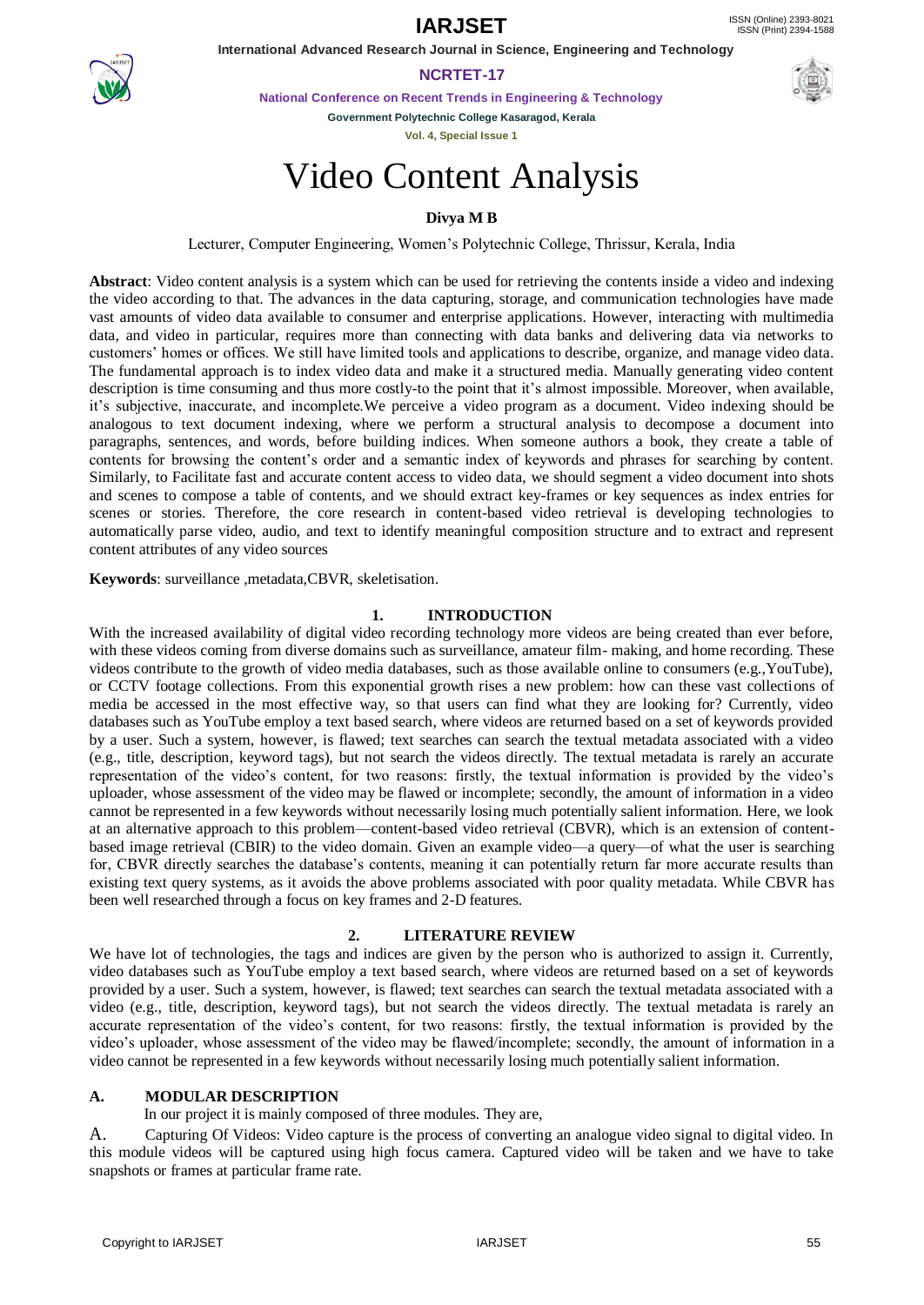**IARJSET** ISSN (Online) 2393-8021



## **NCRTET-17**

 **International Advanced Research Journal in Science, Engineering and Technology**

**National Conference on Recent Trends in Engineering & Technology**

## **Government Polytechnic College Kasaragod, Kerala**

**Vol. 4, Special Issue 1**

## B. *Processing Of Images:*

Captured image will be undergoing various steps. First image will be segmented which means converting to edges in a grey scale and after this skeletisation which means measuring this edge.

## C. *Image Comparison And Prediction:*

Stored images in database will be compared with captured images and character of person will be predicted.

#### **3. PROPOSED SYSTEM**

#### *A. Block diagram and fig Explanation*

The proposed system is going to be developed in MATLAB. The intended audience is the whole people who used to watch videos in video sharing websites Given an example video—a query—of what the user is searching for, CBVR directly searches the database's contents, meaning it can potentially return far more accurate results than existing text query systems, as it avoids the above problems associated with poor quality metadata. This software operates on Windows XP or Windows 7or8 and with a system configuration of Pentium III or above mainly designed for the organization for the security purpose and database is not necessary required for storing the images. Database is already inbuilt in the MATLAB language.



#### **4. CONCLUSION**

This application is currently an open one, which promises any amount of modules to be integrated along with it. This means that in future this system can be incorporated in this application such that this can made even more enhanced considering the current trends and the developing the future in the coming year.It is also possible integrate the entire system by developing existing software package to an intranet level application. This enables to control the geographical distributed organization units into one, which gives a far wide and consolidate view of the organization. New security methods should be developed to avoid the misuse of the system in a wide environment. The biometrics standard can be implemented for the purpose of high level of security.The advances in the data capturing, storage, and communication technologies have made vast amounts of video data available to consumer and enterprise applications. However, interacting with multimedia data, and video in particular, requires more than connecting with data banks and delivering data via networks to customers' homes or offices. We still have limited tools and applications to describe, organize, and manage video data. The fundamental approach is to index video data and make it a structured media. Manually generating video content description is time consuming—and thus more costly—to the point that it's almost impossible. We perceive a video program as a document. Video indexing should be analogous to text document indexing, where we perform a structural analysis to decompose a document into paragraphs, sentences, and words, before building indices. When someone authors a book, they create a table of contents for browsing the content's order and a semantic index of keywords and phrases for searching by content. Similarly, to facilitate fast and accurate content access to video data, we should segment a video document into shots and scenes to compose a table of contents, and we should extract key-frames or key sequences as index entries for scenes or stories. Therefore, the core research in content-based video retrieval is developing technologies to automatically parse video, audio, and text to identify meaningful composition structure and to extract and represent content attributes of any video sources. Extensive experiments comparing the results of features with actual human interest could be used as another method of analysis. Since user interactions are indispensable in the determination of features, it is desirable to develop new theories, methods, and tools to facilitate the user's Involvement. Therefore, the core research in content-based video retrieval is developing technologies to automatically parse video, audio, and text to identify meaningful composition structure and to extract and represent content attributes of any video sources